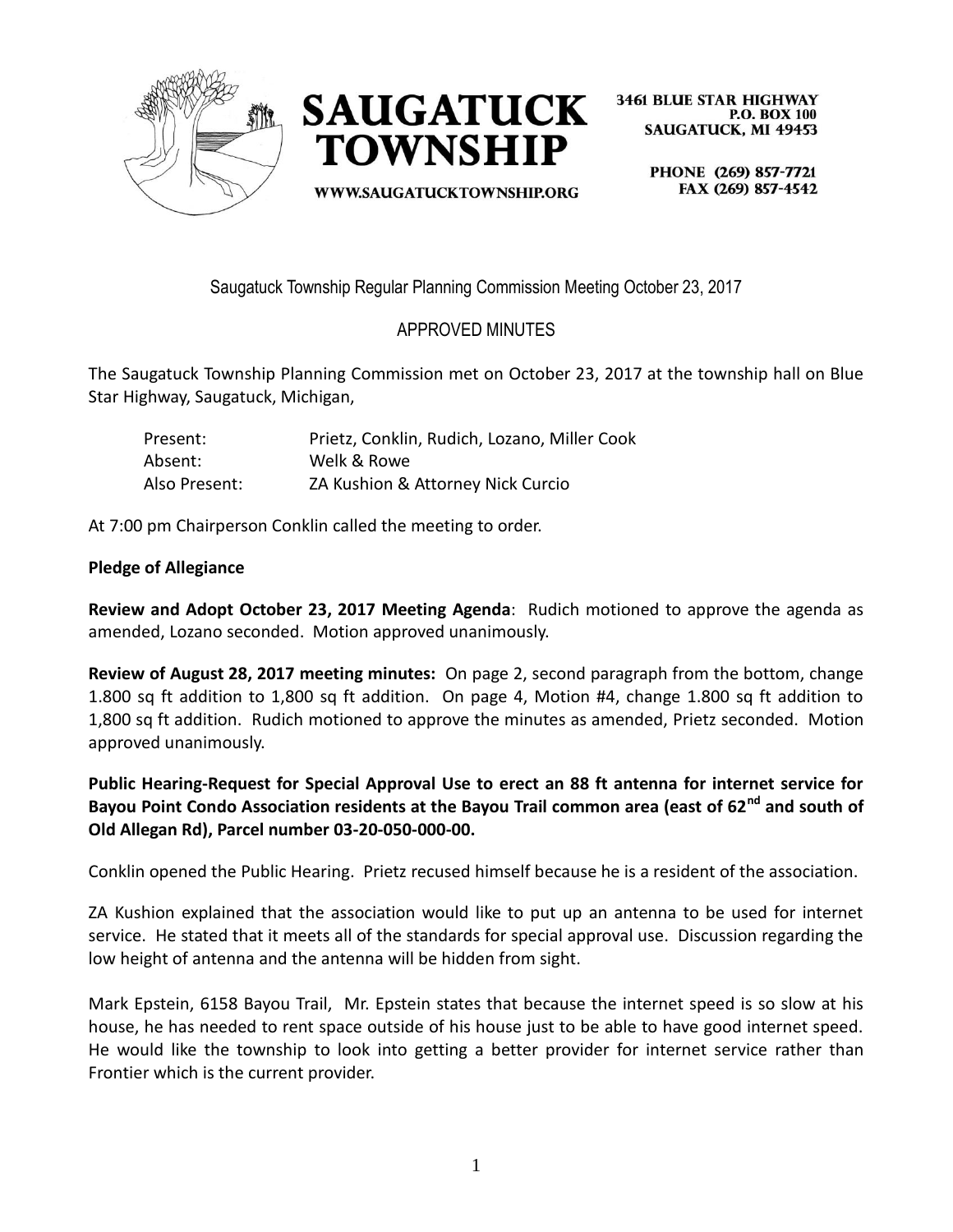Rudich stated that the township manager has talked to Comcast and other providers about extending their internet lines to provide better internet service to the township.

Conklin closed the Public Hearing.

Rudich motioned to approve the Special Approval Use to erect an 88 ft antenna for internet service, Miller Cook seconded. Motion approved unanimously.

### **Public Hearing-Request for Special Approval Use to remove 125,000 cubic yards of sand and create a 4.94 acre pond at approximately 6400 133rd Ave (133rd Ave and Old Allegan Rd), Top Grade Aggregate LLC, Parcel number 03-20-012-005-20.**

Conklin opened the Public Hearing. Rudich recused himself because he is a neighboring property owner.

Ross Veltema, owner of Top Grade Aggregate LLC and RJ Prospects who is the owner of the property. Mr. Veltema explained the history of the property which was originally owned by Ravines golf course. The property was used for a past sand operation because they needed fill in their property for their development. There has been no restoration of the large hole that remains. His intention with the property is to sell some lots off of it. He understands that there are some challenges with water in this part of the township, particularly as it pertains to wells, and so thought that having less development would be better for the area. He feels that creating a five acre lake is the best way to maximize the property value of the lots so that he can minimize the number of lots that need to be developed. A well driller was hired to come to the property and drill some test wells. He is proposing to extract the sand down to the clay level where the proposed pond would be. He would then move some of the clay to create a clay liner for the pond. He is planning that rain water and water runoff would fill the pond after it's been lined with clay. He is anticipating that, depending on the timing of the permit approval, the removal of the sand could be completed by the end of this winter. He would build the pond first and then possibly sell the parcel to someone who would develop it.

ZA Kushion talked to the Allegan Road Commission and was told that they were not concerned with the truck traffic that would be associated with this operation. He also talked to the Allegan County Health Department and the health department feels that there should be some type of ground water impact study done. ZA Kushion recommends tabling the request until that study is completed. He stated that sand extraction is a special approval use in all of the zoning districts in the township. He suggested that the Planning Commission might want to consider a separate ordinance for sand extraction because of how it alters the area.

Prietz asked about the depth of the pond. Mr. Veltema responded that the hole would be dug out 28 feet more than it is now to reach the clay layer. The depth of the pond when completed would be around 40 feet. Conklin asked if making this part of the property a pond was because of the previous sand extraction that had gone on. Mr. Veltema responded that the previous sand extraction, the location of the clay layer and that he didn't know what else to do with the hole that is currently there was the reason for the choice of the pond location.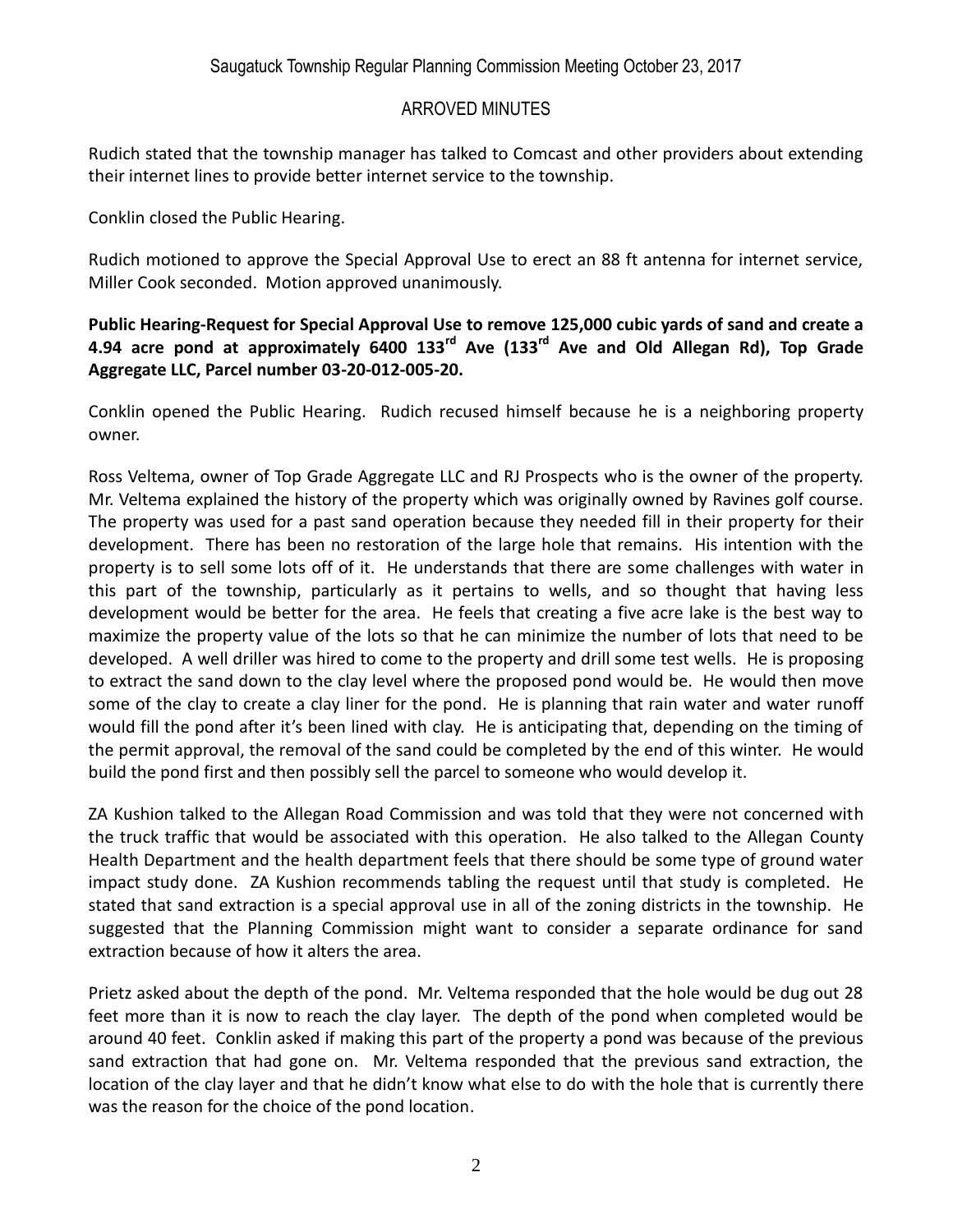Lozano asked if the test wells that were drilled provided water. Mr. Veltema responded that two of the borings hit the actual water table according to the well driller. The borings along 133<sup>rd</sup> Ave hit the water table but the borings to the north would need a bigger rig than what the well driller had in order to get past the clay level to the water table. Conklin asked if a well would be used to fill the pond if rain water and run off weren't enough to fill it. Mr. Veltema responded that he has had success lining ponds with clay and having rain water and run off fill it without using a well. Discussion regarding the impact of the number of trucks needed to extract that much sand. Miller Cook asked why there was a difference in the length of time needed for sand extraction between the narrative presented and what Mr. Veltema stated during his presentation. Mr. Veltema responded that the five year approval request was a worst case scenario and that he anticipated with the current economy, the project would only take two years.

Dayle Harrison, 3108  $62^{nd}$  St, Mr. Harrison stated that he is appearing on behalf of a neighboring property owner. He feels there is a need for a hydrologic survey because there are a lot of groundwater issues in the area. He feels that the pond idea was an afterthought and that the project is really about sand mining.

Daniel DeFranco, 6122 Old Allegan Road, Mr. DeFranco stated that the current hole is directly on Old Allegan Road in the front of the property. He is concerned about the noise associated with the project and the water issue since he has already had one well dry up. He also wonders about the value of his home if he needs to sell it while this project is going on.

Dustin Tyler, 6122 Old Allegan Road, Mr. Tyler stated that he grew up around a sand mining operation. He spoke to the amount of noise associated with sand mining and feels that this project is only about mining sand and not about improving or developing the parcel.

Larry Dickie, 6108 Old Allegan Road, Mr. Dickie is concerned about the change in the area as it has become more developed since he moved here. He pointed out the many bikers, walkers and joggers would have to share the road with numerous trucks. He spoke to the Michigan DEQ and the Allegan Drain Commission. Because the proposed pond is within 500 feet of the ash drain which is located alongside 133<sup>rd</sup> Avenue, the agencies are concerned that the project would need a DEQ permit.

Jane Dickie, 6108 Old Allegan Road, Ms. Dickie feels that this is basically a sand mining operation. She related the opinion of someone she contacted from Hope College. He doesn't think the pond will meet the 1 to 4 ratio that is required for safety because of the size of the pond compared to the small area in which it will be built. She thinks that the 4.94 acre size of the pond is to avoid having to get a permit for a lake which is 5 acres and above. Ms. Dickie states that in typical sand mining operations, it is not economically feasible to move with empty trucks. Therefore fill is brought in from other sites and dumped on the property that is being sand mined. If this is done in this proposed sand mining operation, she wonders if the fill will be contaminated and who will be checking on the possible contaminants. She states that the DEQ considers the worst kind of pond to be one which is filled with runoff instead of ground water. She hopes that the Planning Commission sees this project for what she thinks it is, an application to sand mine in a beautiful residential area and will deny the application.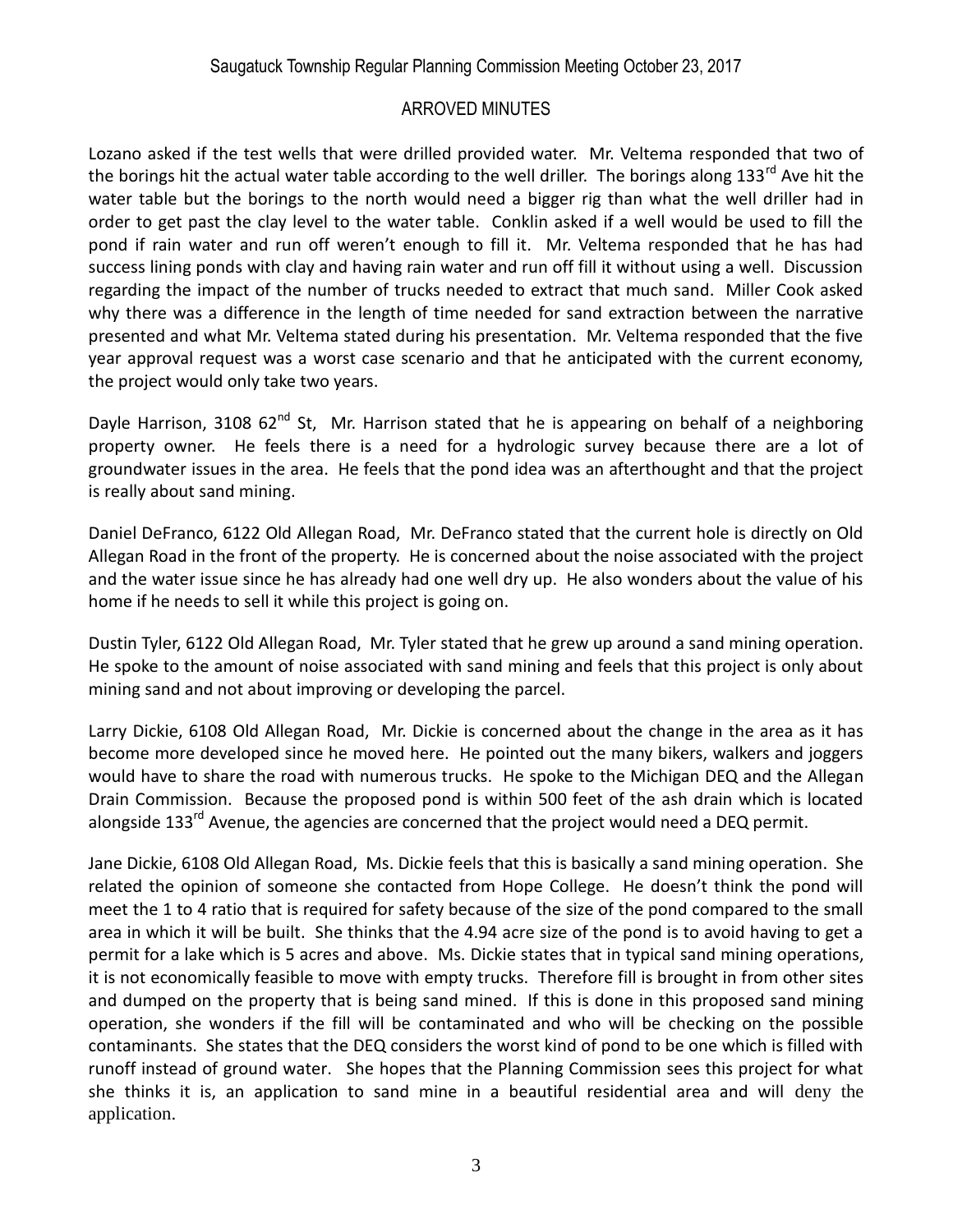Patrick Monroe, 6074 133rd Avenue, Mr. Monroe is concerned about the safety of his family with a large number of trucks going up and down his road. Mr Monroe referenced the sand mine on 63rd Street and would not want anything like that in his neighborhood.

Terry Breen, 6093 133rd Avenue, Mr. Breen stated that he and his wife own property adjacent to the parcel under discussion. He is concerned about the noise and air pollution and the length of time the sand mining might take. He estimates that if the applicant uses his largest dump trucks, it would take over 3,000 truckloads to get out the amount of sand the applicant is proposing. He wonders if there will be any noise barriers or improvement to the visual appearance. He asks if there is a plan for the routing of the large number of trucks that will be using 133rd Avenue and Old Allegan Road. He thinks that there would be issues with water supply, the safety of those around the property would be compromised and there would be a negative impact on the surrounding habitat.

Gene Adamczyk, 6045 133rd Avenue, Mr. Adamczyk states that he would have no problem with a housing development on the property. He feels that this application would be a big mistake and hopes that the Planning Commission chooses wisely and supports the community.

Marcia Perry, 6248 Blue Star Highway, Ms. Perry states that she lives within a mile of the sand mine on 63rd Street. She says that she lives on a highway with three neighboring trucking companies and lots of traffic. She states that the noise from the J-brakes of the gravel pit trucks are louder and more intrusive than any of those. She notes that sand mining is basically an industrial use and so should not be located in a residential area.

Dayle Harrison, 3108 62nd St, Mr. Harrison went over the basis for determining a sand mining operation using the standards of Section 40-693 of the ordinance. He finds that the operation would not meet three of the four standards. The project would not be harmonious with the surrounding area, the operation would change the character of the area and the operation would be detrimental to the surrounding property owners. He stated that the five year length of the operation, the noise and traffic associated with the operation and loss of property value because of the neighboring sand mining operation all mean that the special approval use should be denied.

Conklin commented on the difficulties of being on the Planning Commission board. She personally feels that the board is doing all that they can legally to protect land owners rights. She feels that the residents coming forward to make public comments are taking their anger out on the Planning Commission members. She was angered by someone who is present at tonight's meeting because they went in front of the cameras and suggested that the Planning Commission members are making so much money. She pointed out that the Planning Commission members make fifty dollars per meeting and wondered how much David Swan makes.

Mr. Veltema stated that he could put seven homes on the property with seven wells which would also impact the water table. He feels that with the revenue he will receive from mining the sand, he will be able to improve the aesthetics of the property by putting a pond in where there is now a big hole.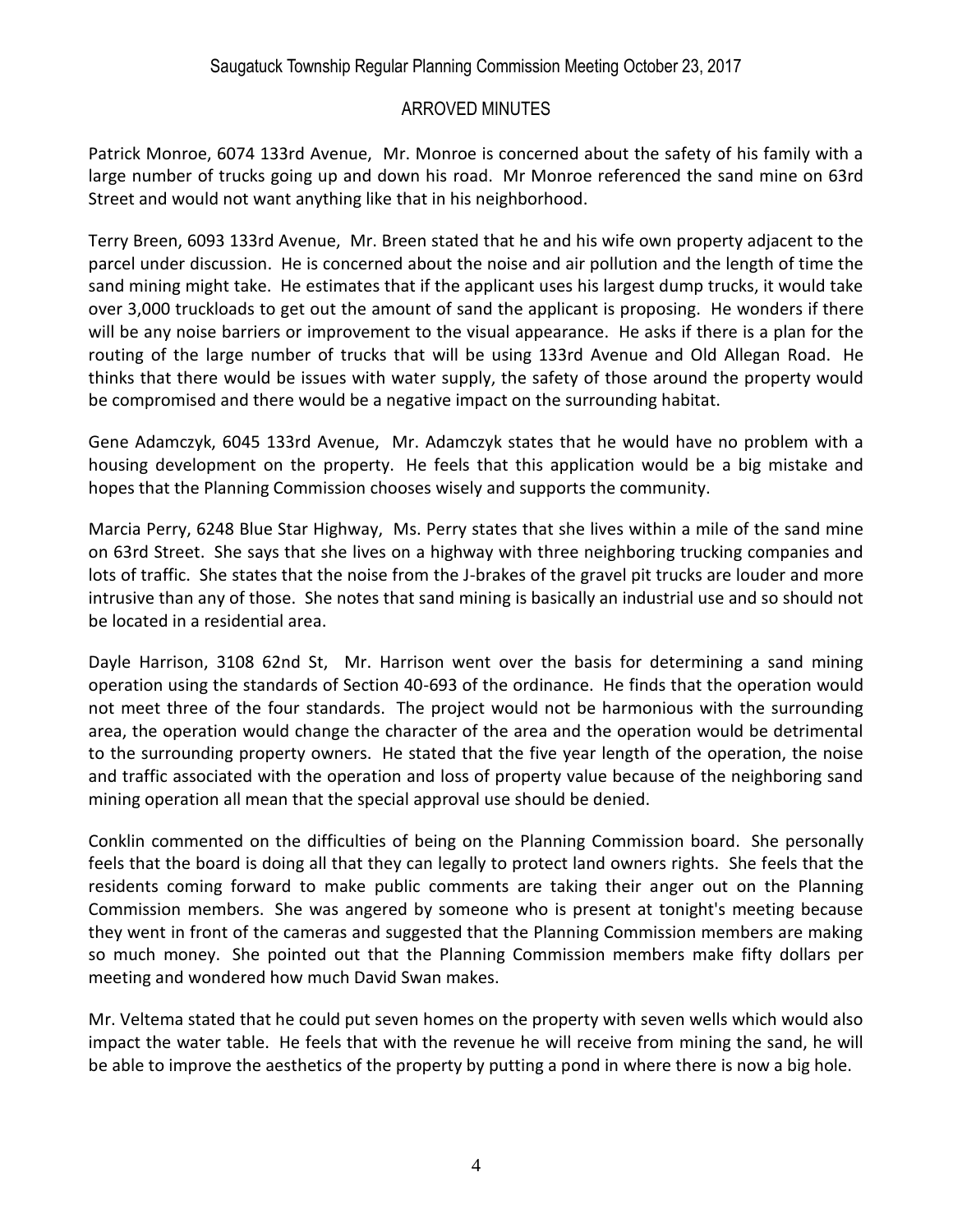Mr. Veltema also stated that the reason he is keeping the pond under five acres is because the permit for DEQ approval is very expensive. If the DEQ permit is determined to be required, that will force him to expand the size of the project because he will need to recoup the expenses associated with DEQ approval.

Miller Cook motioned to table the special approval request until the results of the water impact study suggested by ZA Kushion are received and it is determined if a DEQ permit is required for the project and to also hold another Public Hearing at that time, Lozano seconded. Motion approved unanimously.

### **Public Comments & Correspondence Relating to Remaining Items on the Agenda.**

Attorney Curcio explained the reason behind moving the Public Comment section usually held at the beginning of the meeting. He encouraged the public to make comments about the remaining items on the agenda at this time but to keep the comments respectful and avoid the back and forth that went on during the previous public hearing.

Dayle Harrison, 3108 62nd St, Mr. Harrison feels that the Public Hearing cannot go forward until the appeals that were filed by the Saugatuck Dunes Coastal Alliance are heard by the court.

Fritz Royce, 144 Lakeshore Drive, Mr. Royce feels that the Planning Commission should abide by the provision in Ordinance 40-910h which states that in no event shall a canal or channel be excavated for the purpose of increasing the water frontage. He feels that the project does not meet any of the general standards.

Sarah Hurley, 144 Lakeshore Drive, Ms. Hurley feels that the current and past Planning Commission boards have made poor choices. She is angry that because the Planning Commission told the developer that a sand mining permit was not needed, the DEQ can no longer protect the environment.

Fran Van Howe, 2378 Lakeshore Drive, Ms. Van Howe related her experiences with the traffic on the river due to her charter boat business. She referenced a letter from the township attorney stating that, since the boat basin needs to be approved by state and federal governments and has not yet gotten those approvals, the final plan should not be approved by the Planning Commission. She doesn't feel that excavating a boat basin is allowed on under current township zoning.

Laurie Goshorn, 3512 64<sup>th</sup> St, Ms. Goshorn read the general standards of the ordinance and doesn't think that this project meets any of them.

Liz Engel, 3041 Indian Point Rd, Ms. Engel feels that the marina will create a bottleneck at the mouth of the channel to Lake Michigan and will be detrimental to the charter boat business in the area. She presented letters from the Star of Saugatuck, Best Chance Charters, Coral Gables and Sweetwater Sailing who are also worried about the increase in traffic in the channel if this marina is approved.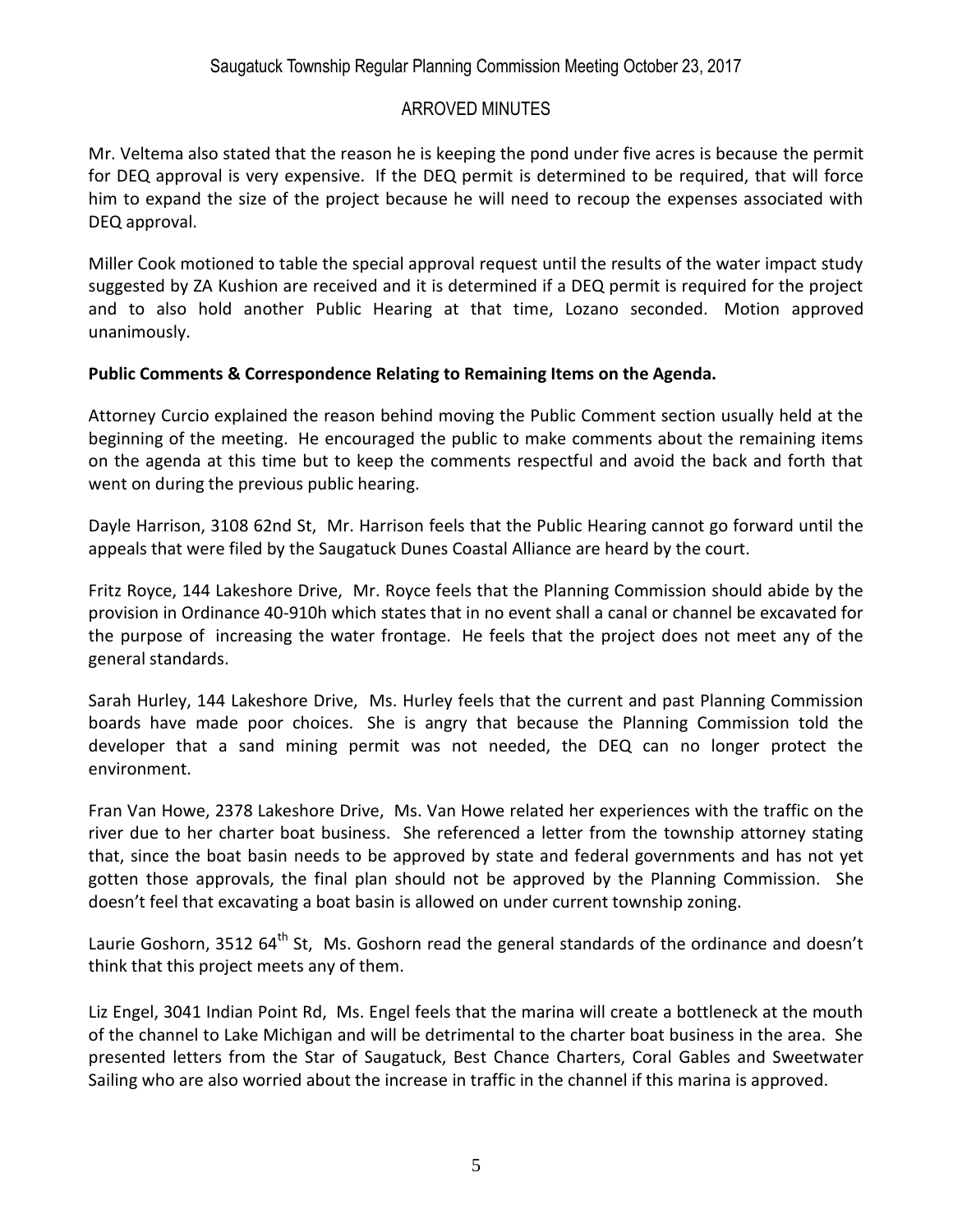Patty Birkholz, 3413 64<sup>th</sup> St, Ms. Birkholz stated that additional boat traffic and dangerous conditions at the channel are specific to the proposed boat basin. She also doesn't feel that the boat basin meets any of the required standards listed in section #40-779 which are the general standards necessary for any modifications permissible under section #40-910i. She stated that the developer also does not have the required permits from the federal and state governments that are required for the boat basin and so the final approval should be denied. She feels the development would be very detrimental to the history, health and future of the area.

Jon Helmrich, 3522 64<sup>th</sup> St, Mr. Helmrich was disappointed not to see the Planning Commission members at the meeting with the Michigan DEQ. He is totally perplexed that this item is on the agenda since the project is predicated on having a boat basin present in the development. He wonders why and who is pushing the rush job to put this item on the agenda to vote for final approval.

Kathy Floch, 50 E 30<sup>th</sup> St, Ms. Floch has a deep attachment to this unique area. She was a camper and worked at the Presbyterian camp. She has taken her children and grandchildren to the Saugatuck Dunes state park and uses the park year round. She feels that everything associated with the marina which includes noise, light, diesel fumes, loss of animal habitat and ruined scenery will irrevocably affect the state park.

Debby Topliff, 730 N Maple St, Ms. Topliff would like the Planning Commission to consider the balance between privilege of ownership versus the value of thinking of the common good. She does not want anyone's right to be stepped on. She would have hoped that the Padnos' family would use their wealth to bless people.

Londa Post, 6138 Blue Sky Dr, Ms. Post doesn't feel the Planning Commission should give final approval because of the pending legal issues that remain. She is puzzled why Mr. Padnos hasn't been at any of the meetings discussing his project. She feels that the development will create hazards to adjacent property and will involve uses, activities, materials or equipment that will be detrimental to persons or property. She feels that every development increases the likelihood of litter, runoff from yard waste, water and ground pollution, gas and oil from boats and human waste pollution.

August Post, 6138 Blue Sky Dr, Mr. Post thinks that the Planning Commission will have to answer for the decision that they make.

Laura Judge, 6510 Oakwood Lane, Ms. Judge is very befuddled as to why the Planning Commission is trying to rush the approval of this project. She asked if conditions were added to provide for a performance bond and if not, encourages the Planning Commission to make sure that is considered. She feels that the beach nourishment that is being planned would mean that the public right of way along the lake would be blocked.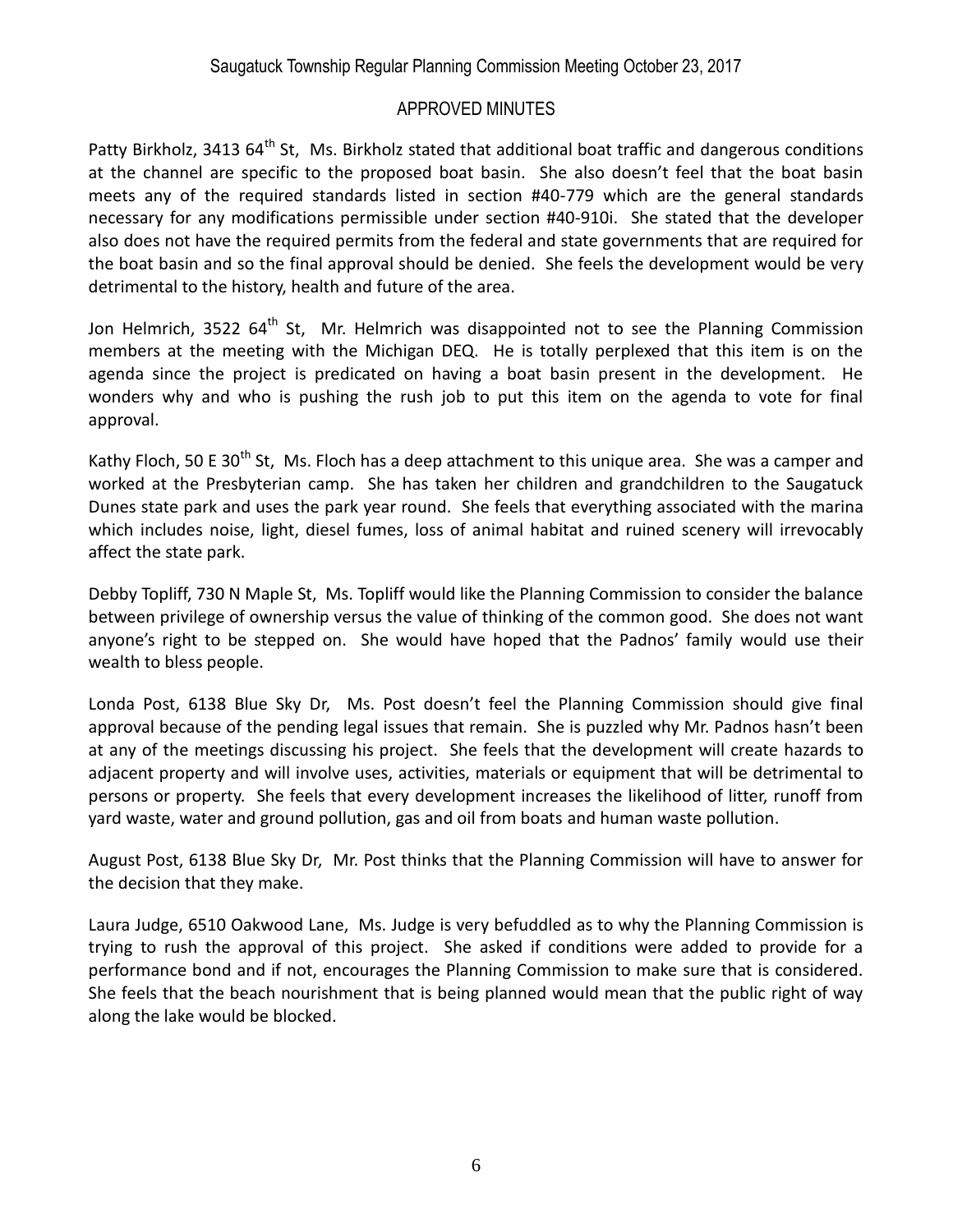Cynthia McKean, 1000 Mason St, Ms. McKean thinks that the Planning Commission is supporting an illegal procedure. She feels that the project would have a devastating and irreversible impact on the habitat.

Marcia Perry, 624 Blue Star Hwy, Ms. Perry is perplexed as to why a decision is being considered before the court cases are settled. She compared the length of talking about this project to the project that originally created the channel itself which took six years. She feels that this project creates new problems rather than serving the public interest. She wonders where the conservation easement document is that is required as part of the conditions of approval.

Laurie Goshorn, 3512  $64^{\text{th}}$  St, Ms. Goshorn wondered why the findings and recommendations of the outside planner haven't been presented.

Dayle Harrison, 3108  $62^{nd}$  St, Mr. Harrison stated that there is an issue with endangered species on this piece of property.

Fran Van Howe, 2378 Lakeshore Dr, Ms. Van Howe related her experiences with another development located near her house that was built by Cottage Homes and the issues with the road that was built for the development.

Joe Milauckas, 2887 Lakeshore Dr, Mr. Milauckas asked the Planning Commission to explain the changes being considered in Item #10

Conklin closed Public Comment.

Attorney Curcio answered some of the questions brought up by the Public Comments. He explained the provisions for giving final approval for a project that has pending litigation. He stated that giving final approval means making sure that this application conforms to the preliminary plan and that any modifications conform to the standards of the PUD ordinance.

Rebecca Harvey of McKenna Associates presented her review of the North Shores of Saugatuck LLC Proposed Planned Unit Development (PUD) and Site condominium application. She explained that that the scope of her review was the detailed site plan that was submitted after preliminary approval was given. She quoted a township ordinance that states 'after receiving approval from the Planning Commission on a preliminary plan, a detailed site plan shall be prepared and submitted to the Planning Commission'. The Planning Commission would then be considering three things which are also the three things she reviewed: (1) Does the detailed site plan comply with the preliminary site plan, (2) Has the detailed site plan incorporated all of the conditions of approval, (3) Does the detailed site plan comply with the site plan review criteria which are set forth in the township ordinances. She suggested adding several conditions to the detailed site plan: apply the lighting requirements set forth in the township ordinances to the proposed lighting in the detailed site plan and to include some type of pedestrian walkway system in the PUD.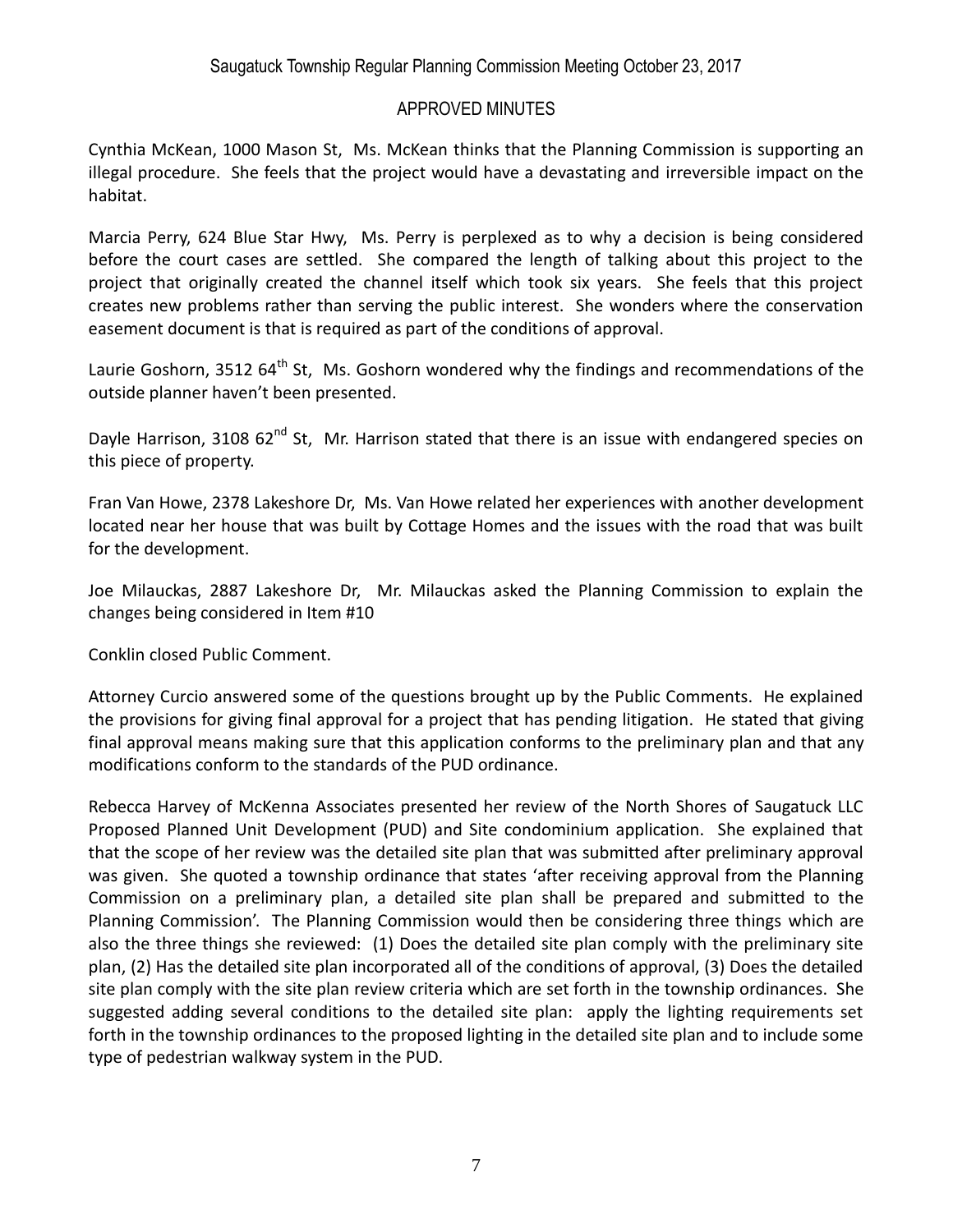Carl Gabrielse representing North Shores of Saugatuck LLC, Mr. Gabrielse stated that the Michigan DEQ and the Army Corps of Engineers are thoroughly vetting this project as it applies to the protection of dunes, protection of endangered species (animal, plant and bird) and the interaction of the proposed boat basin and navigable waters which include the Kalamazoo River and lake Michigan. He highlighted the changes that were made between the preliminary plan approved earlier this year and the detailed site plan that will be the final approval. The changes include: boat slip ownership & boat residency requirements, restrictions on powered vehicles (ATV, etc.) on walkways and common areas, lighting requirements, maintenance requirements, restrictions on changing the amount of open space, construction document updates, changes to emergency easements, added renderings of common buildings, changes to location of common buildings, parking changes, correcting setback lines, revegetation plan that is required by the DEQ, storm water language, well and septic language and a rendering of the dimensions of the PUD with measurements. Mr. Gabrielse commented on the walkway proposed by the planner. He suggested that a possible walkway system could be provided by using the existing shoulder of the roadway.

Discussion regarding a possible walkway system. Rudich asked about putting the conservation area into a trust. Mr Gabrielse responded that it is the developer's intention to put the conservation area that is located outside of the PUD into a conservation easement but the IRS needs to be consulted before that is done. Miller Cook asked why a condition could not be placed requiring the conservation area be put into an easement before final approval is granted. Mr. Gabrielse responded that the preliminary approval stated that this approval process only pertains to the PUD and doesn't pertain to areas outside of the PUD. Rudich asked about the sand that would be removed for the project. Mr. Gabrielse stated that the Michigan DEQ will be administering that portion of the project. Rudich asked Attorney Curcio about the performance bond question. Attorney Curcio stated that a performance bond is usually issued referencing a portion of the project that would be detrimental to the entire project if it wasn't completed. Attorney Gabrielse thought that the condition of approval which referenced not being able to construct fifteen boat slips until five residences are built could ensure that the project would not need a performance bond. Miller Cook felt that a performance bond is in the best interests of the township in case the project is not completed as planned, especially since it is such a large project located in critical dunes. Attorney Gabrielse stated that this project has been pending since January and that it's time to make a decision. He stated that the township ordinance states that the final approval is supposed to be held fairly quickly after preliminary approval has been given. Rudich suggested that an irrevocable letter of credit could be required instead of a performance bond. Ms. Harvey suggested asking the developer what the estimated amount for which to issue a performance bond would be. Miller Cook stated that she is uncomfortable giving final approval to a plan that still needs approvals from other governmental agencies. Conklin asked about the likelihood of the Michigan DEQ or Army Corps of Engineers having any changes to the plan. Attorney Curcio stated that minor changes to the plan might be able to be approved administratively by the Zoning Administrator and that major changes to the plan would come back to the Planning Commission. Rudich asked Attorney Curcio if he would suggest any additional conditions to the document.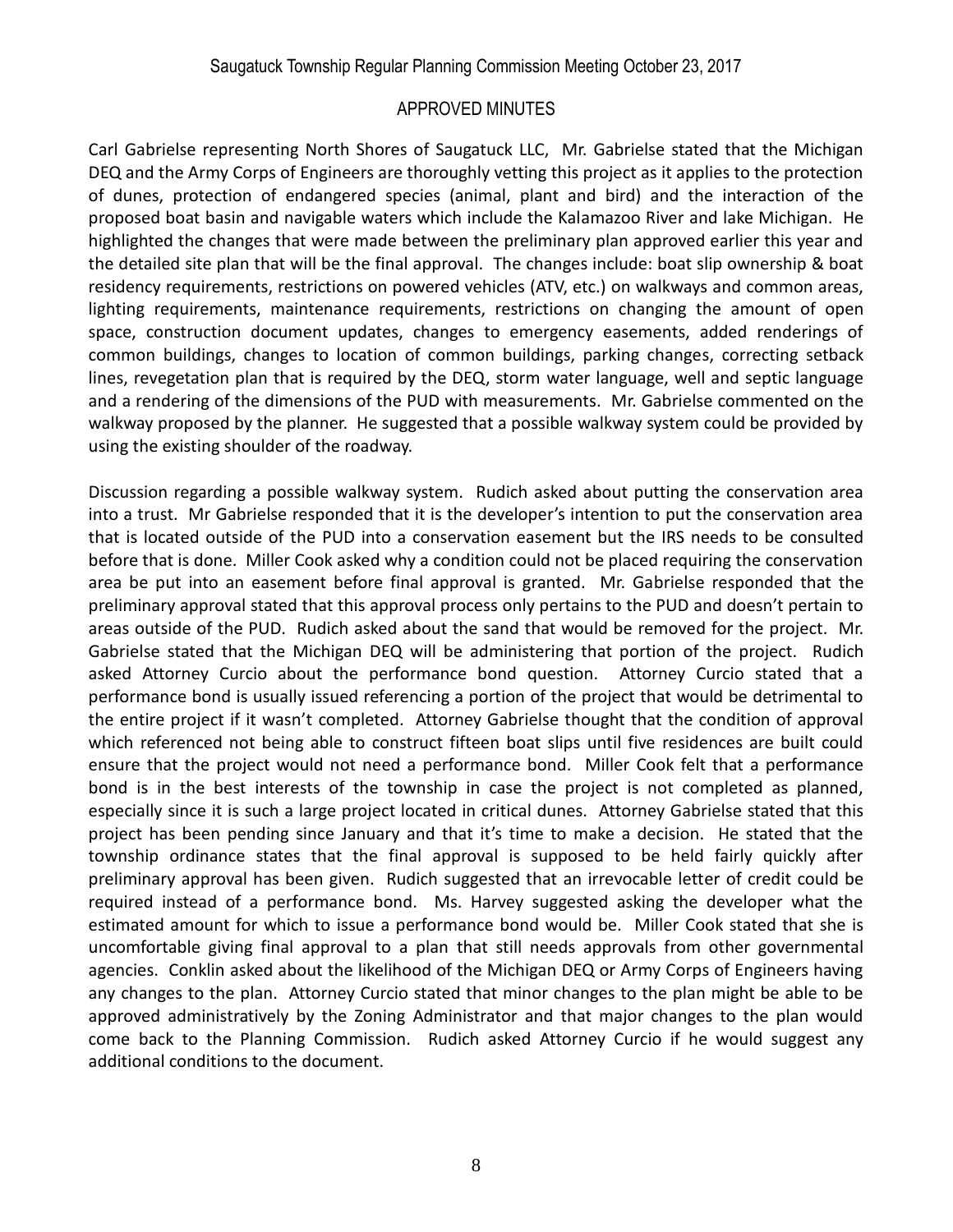### Saugatuck Township Regular Planning Commission Meeting October 23, 2017

#### APPROVED MINUTES

Attorney Curcio suggested changing condition #13 to 'Provide a walkway system, to be reviewed and subject to the Zoning Administrator, to facilitate connectivity, inserting (the Singapore Dunes settlement) at the end of paragraph C, item #4, sub item (i) in the resolution and changing paragraph C, item #5 to 'Construct the project, including the marina, in a single phase.' in the resolution. An additional condition might also be added stating the requirement of a performance bond or irrevocable letter of credit for the restoration of the boat basin.

Prietz motioned to approve the resolution to the final site condominium project and detailed site plan as laid out in the draft resolution with the following modifications: changing paragraph C, item #4, sub item (i) to read 'the terms of any applicable settlement agreements and/or court judgments between the Township and the prior owners of the subject land Singapore Dunes, LLC (the Singapore Dunes settlement), changing paragraph C, item #5 to read 'Construct the project, including the marina, in a single phase.', deleting paragraph C, item #13 in its entirety, adding at the end of paragraph C, item #16 'subject to any modifications in the Singapore Dunes settlement' and adding paragraph C, item #17 'Provides a performance bond or irrevocable letter of credit for the restoration of the excavated basin, if left incomplete, in a form acceptable to the township attorney and in an amount to be determined by the Planning Commission at a later date', Rudich seconded. Roll call vote: Rudich-yes, Lozano-yes, Conklin-yes, Prietz-yes, Miller Cook-no. Motion approved four to one.

Rudich motioned to adjourn and table the rest of the agenda items due to the late hour, Miller Cook seconded. Motion approved unanimously.

Meeting adjourned at 11:04 pm.

**Next Planning Commission Meeting:** The next Planning Commission meeting will be on November 27, 2017.

Janna Rudich, Recording Secretary

\_\_\_\_\_\_\_\_\_\_\_\_\_\_\_\_\_\_\_\_\_\_\_\_\_\_\_\_\_\_\_

- 1. Motion to approve the agenda of the October 23, 2017 Planning Commission meeting. Rudich motioned, Lozano seconded. Motion approved unanimously.
- 2. Motion to approve the amended minutes of the August 28, 2017 Planning Commission meeting. Rudich motioned, Prietz seconded. Motion approved unanimously.
- 3. Motion to approve a Request for Special Approval Use to erect an 88 ft antenna for internet service for Bayou Point Condo Association residents at the Bayou Trail common area (east of 62<sup>nd</sup> and south of Old Allegan Rd), Parcel number 03-20-050-000-00. Rudich motioned, Miller Cook seconded. Motion approved unanimously.
- 4. Motion to table the Special Approval Use to remove 125,000 cubic yards of sand and create a 4.94 acre pond at approximately 6400  $133^{rd}$  Ave (133 $^{rd}$  Ave and Old Allegan Rd), Top Grade Aggregate LLC, Parcel number 03-20-012-005-20 until the results of the water impact study suggested by ZA Kushion are received and it is determined if a DEQ permit is required for the project and to also hold another Public Hearing at that time. Miller Cook motioned, Lozano seconded. Motion approved unanimously.